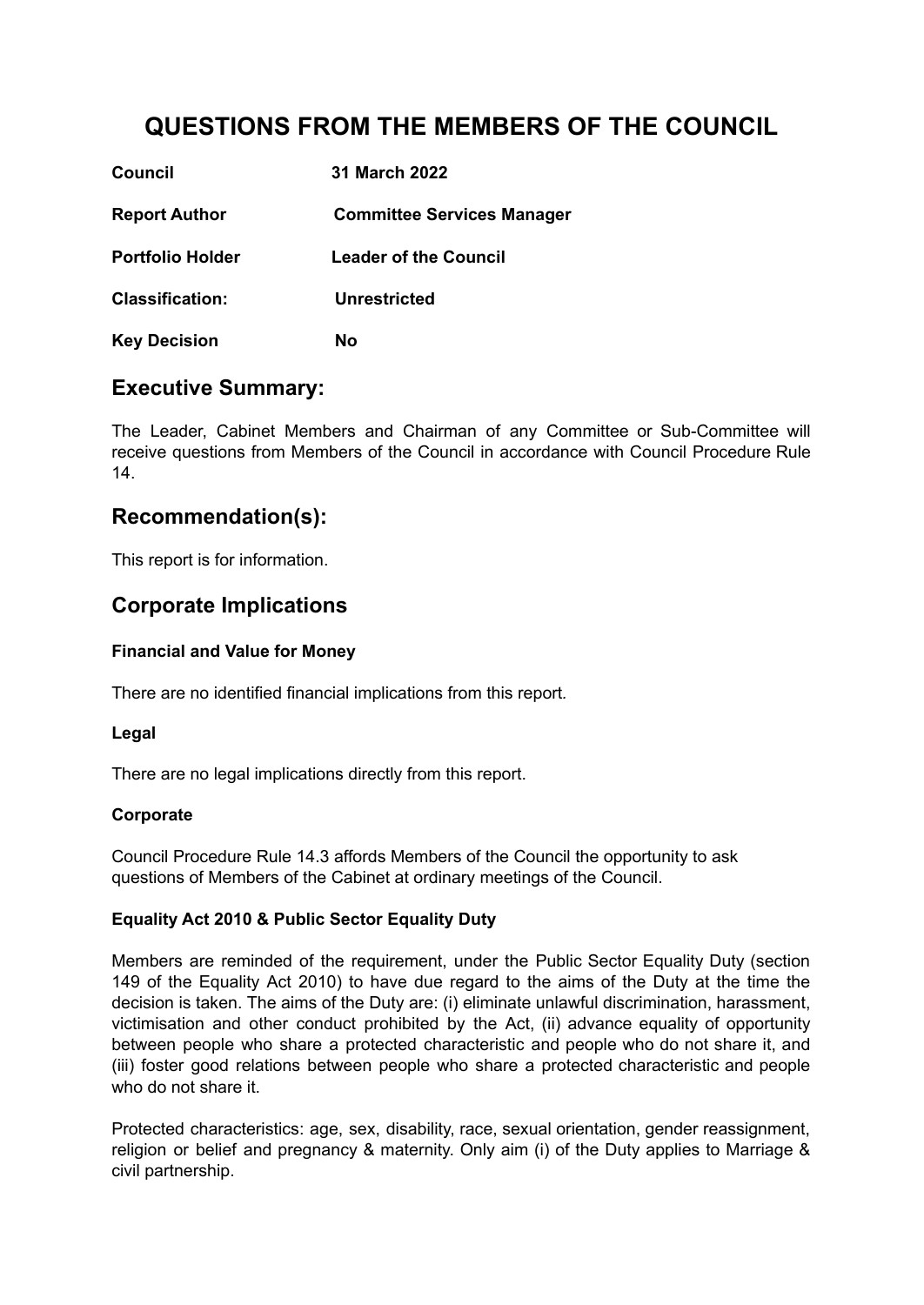There are no specific equality issues arising from this report.

# **Corporate Priorities**

This report relates to the following corporate priorities: -

*● Communities*

### **1.0 Introduction and Background**

- 1.1 Council Procedure Rule 14.3 states that a Member of the Council may ask
	- a Member of the Cabinet: or
	- the Chairman of any Committee or Sub-Committee

A question on any matter in relation to which the Council has powers or duties or which affects the district.

- 1.2 Council Procedure Rule 14.7 states that an answer may take the form of:
	- a) a direct oral answer;
	- b) where the desired information is in a publication of the Council or other published work, a reference to that publication; or
	- c) where the reply cannot conveniently be given orally, a written answer circulated within three working days to the questioner.
- 1.3 A Member may, in accordance with Council Procedure Rule 14.8, ask one supplementary question without notice to the Member to whom the first question was asked. The supplemental question must arise directly out of the original question or the reply.
- 1.4 The questioner shall have two minutes for the initial question and one minute for the supplementary question and the respondent shall have five minutes for the initial reply and two minutes for the supplementary reply. (Council Procedure Rule 14.9 refers)
- 1.5 The total time devoted to questions from Members of the Council shall not exceed 30 minutes. Any question which cannot be dealt with during that time will be replied to in writing.
- 1.6 Any questions received in accordance with the Council's constitution will be available to view on the Council's website: <https://www.thanet.gov.uk/info-pages/speaking-at-council-meetings/>

Contact Officer: Nick Hughes, Committee Services Manager Reporting to: Tim Howes, Director of Corporate Governance and Monitoring Officer